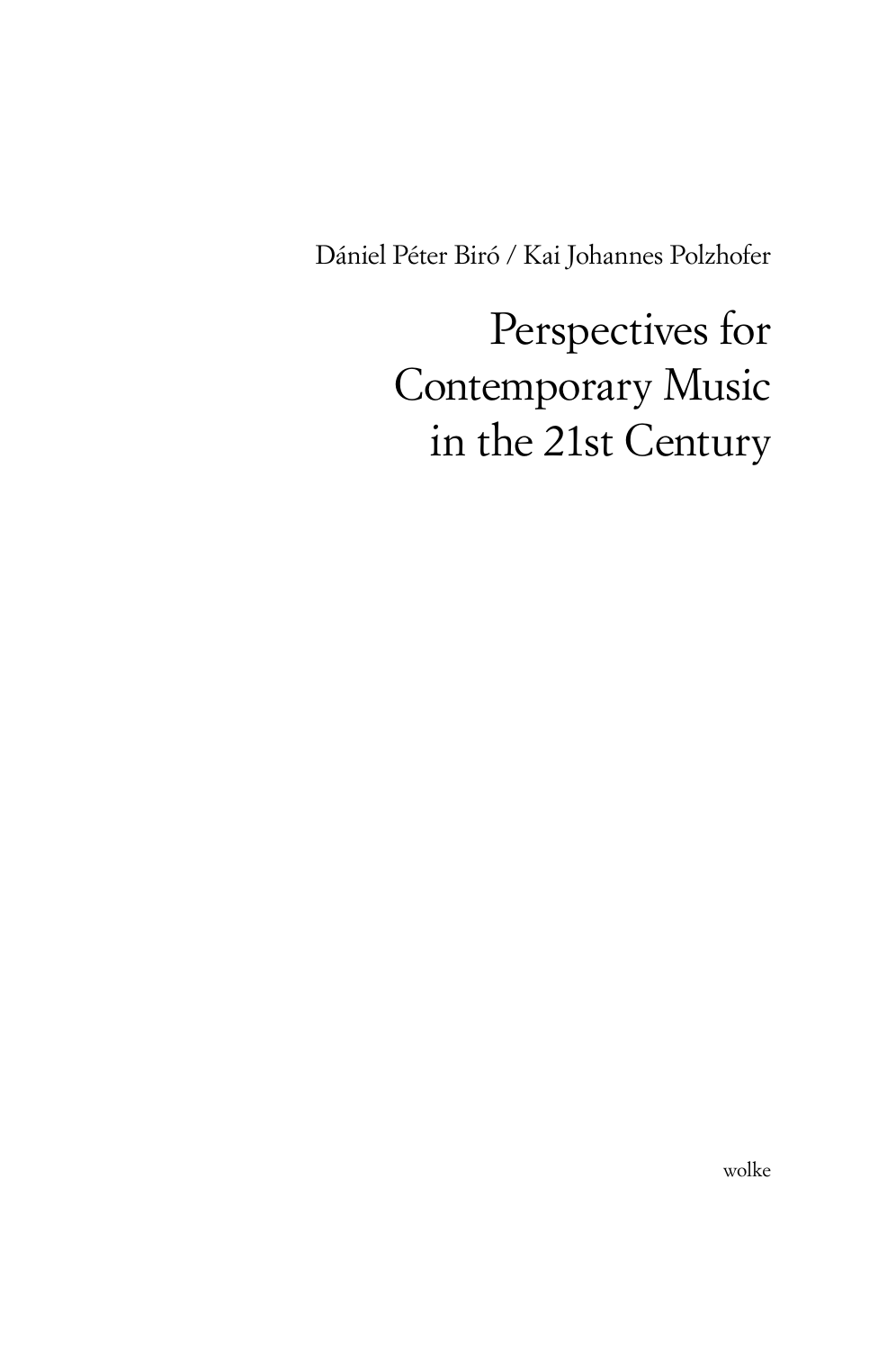This publication is made possible in part from the Barr Ferree Foundation Fund for Publications, Department of Art and Archaeology, Princeton University.

© 2016 by the authors All rights reserved by the publisher Wolke Verlag, Hofheim The authors and publisher are grateful to Edition Peters and Edition Gravis for the ability to reproduce examples from Dániel Péter Biró and Ming Tsao. Printed in Germany Typesetting in Simoncini Garamond Cover design: Friedwalt Donner, Alonissos Cover photo: Erdmute Blitz, Alonissos ISBN 978-3-95593-072-1

www.wolke-verlag.de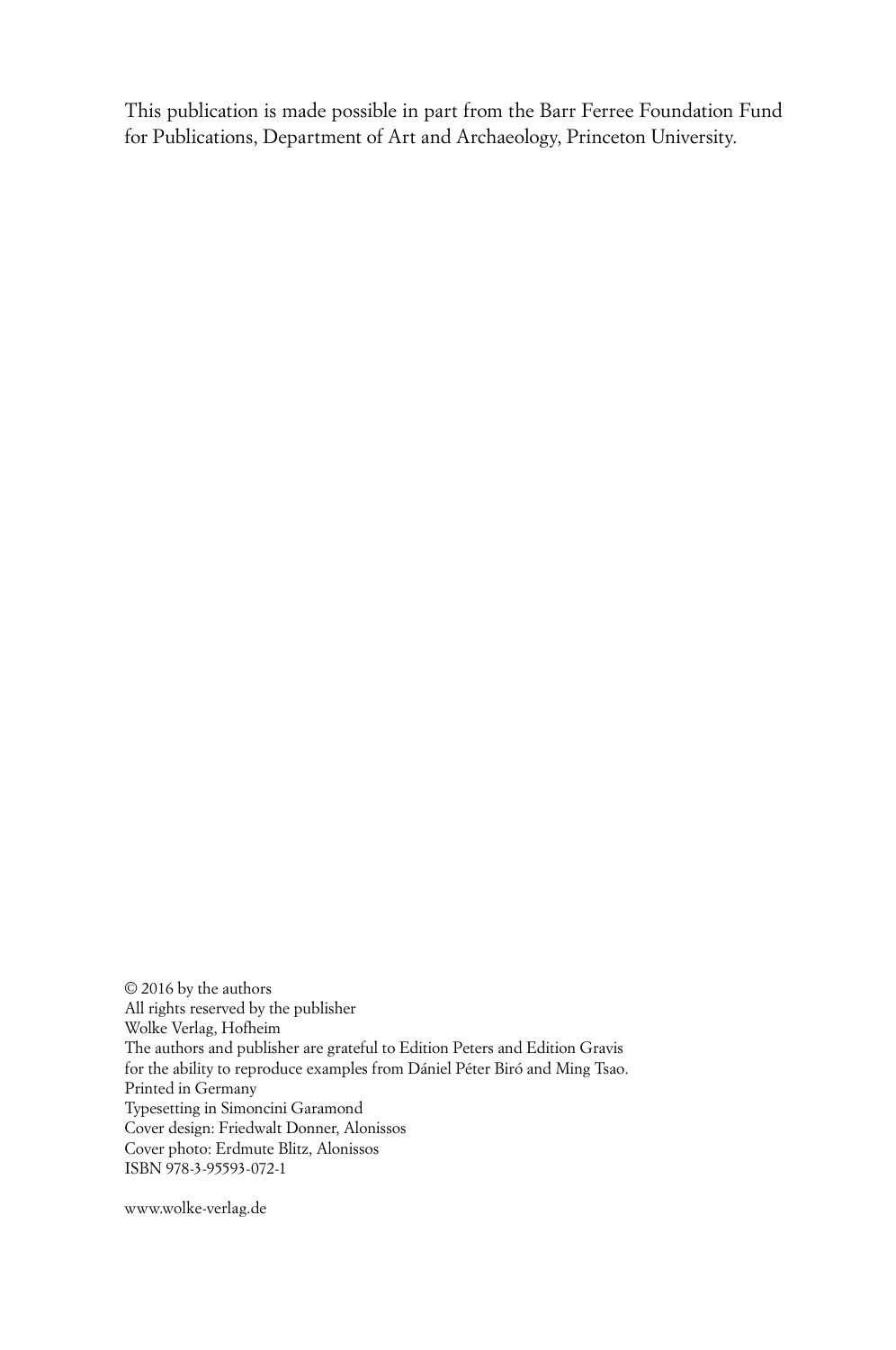## **Contents**

| STEVEN KAZUO TAKASUGI                                                    |
|--------------------------------------------------------------------------|
|                                                                          |
| FERDINAND ZEHENTREITER                                                   |
| Neuer Weg oder Spielwiese?                                               |
| Skizze zu einer kritischen Theorie des musikalischen Konzeptualismus. 11 |
| ALLAN ANTLIFF                                                            |
|                                                                          |
| ANDREA SZIGETVÁRI                                                        |
| Noise-Wrangling: An Attempt to Reveal Noises That Matter  47             |
| MICHAEL PISARO                                                           |
|                                                                          |
| MING TSAO                                                                |
|                                                                          |
| MANUELA MEIER                                                            |
|                                                                          |
| <b>SUZANNE FARRIN</b>                                                    |
|                                                                          |
| CHRISTIAN GRÜNY                                                          |
|                                                                          |
| <b>CLAUS-STEFFEN MAHNKOPF</b>                                            |
|                                                                          |
| MARTIN IDDON                                                             |
|                                                                          |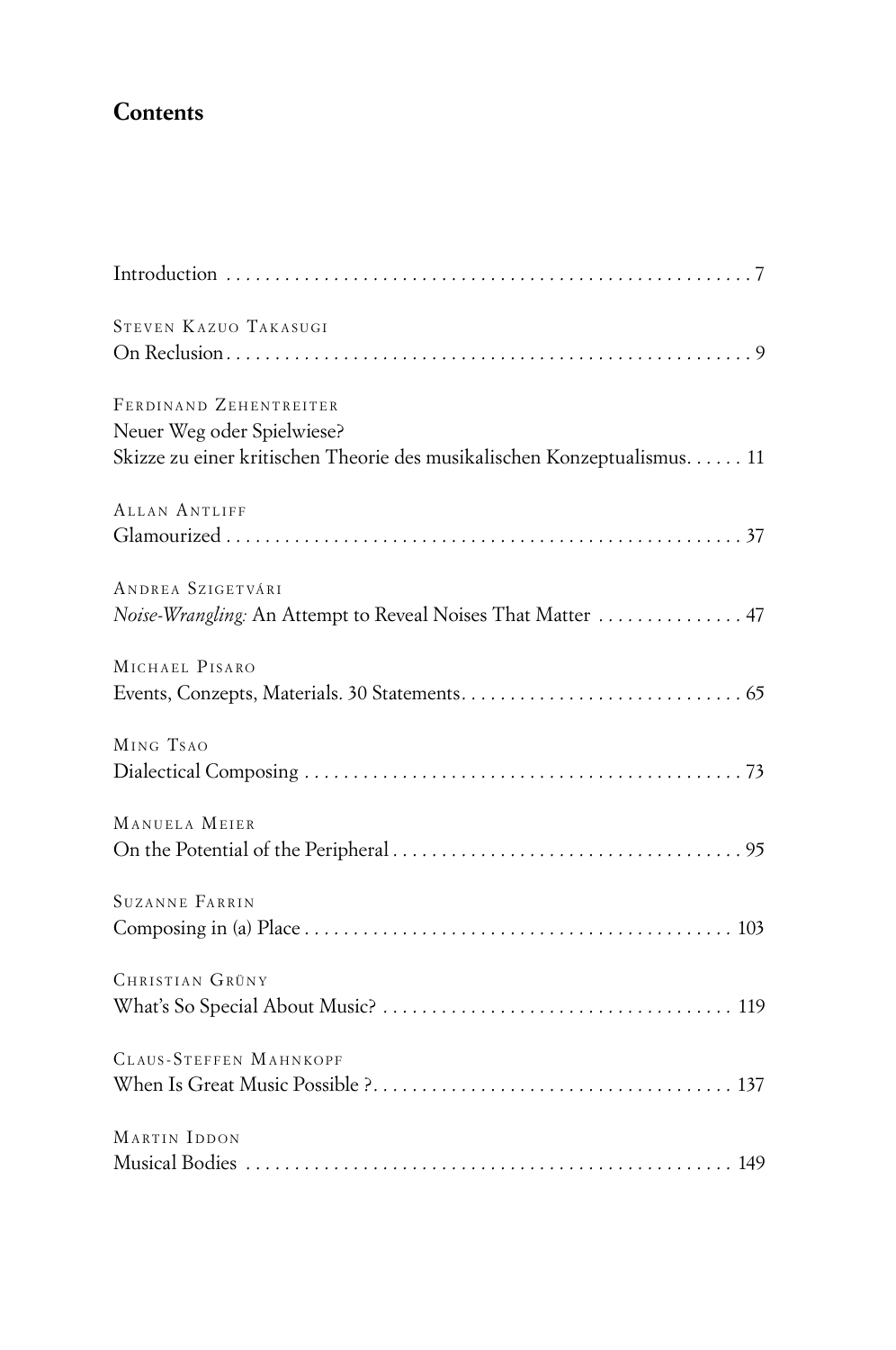| KAI JOHANNES POLZHOFER                                                                              |
|-----------------------------------------------------------------------------------------------------|
| <b>GUNNAR HINDRICHS</b><br>Musikalische Werturteile und ästhetisches Urteil 181                     |
| DÁNIEL PÉTER BIRÓ<br>אהיה א⊍ר אהיה<br>The Future of Historicized, Nonrepresentational New Music 189 |
|                                                                                                     |